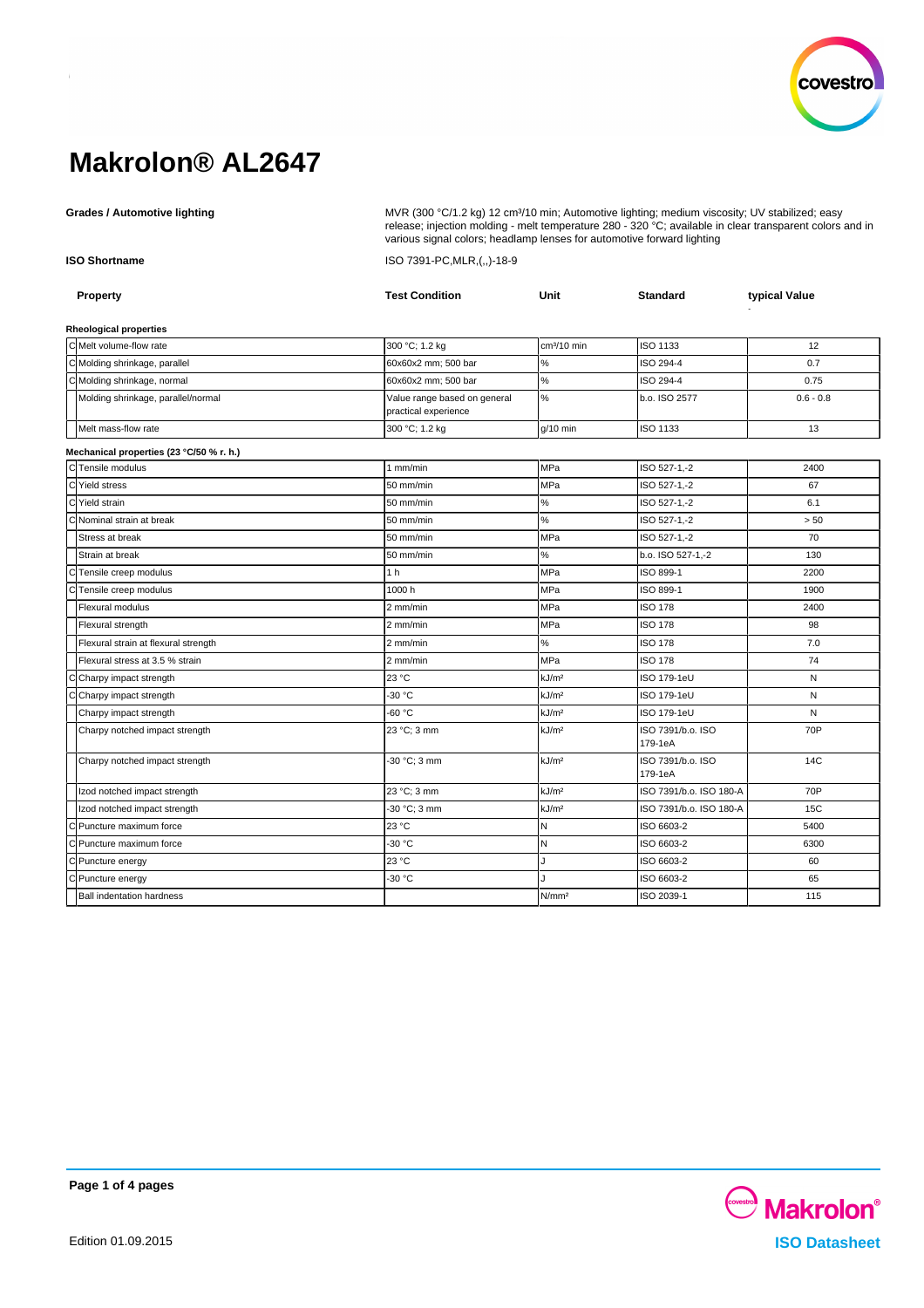

| <b>Property</b>                                                       | <b>Test Condition</b>                | Unit                                        | Standard        | typical Value  |  |  |  |
|-----------------------------------------------------------------------|--------------------------------------|---------------------------------------------|-----------------|----------------|--|--|--|
|                                                                       |                                      |                                             |                 |                |  |  |  |
| <b>Thermal properties</b><br>C Glass transition temperature           | 10 °C/min                            | °C                                          | ISO 11357-1,-2  | 144            |  |  |  |
| C Temperature of deflection under load                                | 1.80 MPa                             | °C                                          | ISO 75-1,-2     | 123            |  |  |  |
| C Temperature of deflection under load                                | 0.45 MPa                             | °С                                          | ISO 75-1,-2     | 136            |  |  |  |
| C Vicat softening temperature                                         | 50 N; 50 °C/h                        | °C                                          | <b>ISO 306</b>  | 143            |  |  |  |
| Vicat softening temperature                                           | 50 N; 120 °C/h                       | °С                                          | <b>ISO 306</b>  | 144            |  |  |  |
| C Coefficient of linear thermal expansion, parallel                   | 23 to 55 °C                          | $10^{-4}$ /K                                | ISO 11359-1,-2  | 0.65           |  |  |  |
|                                                                       |                                      |                                             |                 |                |  |  |  |
| Coefficient of linear thermal expansion, transverse<br>С              | 23 to 55 °C                          | $10^{-4}$ /K                                | ISO 11359-1,-2  | 0.65           |  |  |  |
| C Burning behavior UL 94 [UL recognition]                             | $0.75$ mm                            | Class                                       | <b>UL 94</b>    | $V-2$          |  |  |  |
| Burning behavior UL 94 [UL recognition]                               | $2.5$ mm                             | Class                                       | <b>UL 94</b>    | HB             |  |  |  |
| Oxygen index                                                          | Method A                             | %                                           | ISO 4589-2      | 28             |  |  |  |
| Thermal conductivity, cross-flow                                      | 23 °C; 50 % r. h.                    | W/(m·K)                                     | <b>ISO 8302</b> | 0.20           |  |  |  |
| Resistance to heat (ball pressure test)                               |                                      | °C                                          | IEC 60695-10-2  | 135            |  |  |  |
| Relative temperature index (Tensile strength) [UL recognition]        | $1.5 \text{ mm}$                     | °C                                          | <b>UL 746B</b>  | 125            |  |  |  |
| Relative temperature index (Tensile impact strength) [UL recognition] | $1.5 \text{ mm}$                     | °C                                          | <b>UL 746B</b>  | 115            |  |  |  |
| Relative temperature index (Electric strength) [UL recognition]       | $1.5$ mm                             | °C                                          | <b>UL 746B</b>  | 125            |  |  |  |
| Flash ignition temperature                                            |                                      | °С                                          | ASTM D1929      | 480            |  |  |  |
| Self ignition temperature                                             |                                      | °C                                          | ASTM D1929      | 550            |  |  |  |
| Electrical properties (23 °C/50 % r. h.)                              |                                      |                                             |                 |                |  |  |  |
| C Relative permittivity                                               | 100 Hz                               |                                             | IEC 60250       | 3.1            |  |  |  |
| C Relative permittivity                                               | 1 MHz                                |                                             | IEC 60250       | 3.0            |  |  |  |
| C Dissipation factor                                                  | 100 Hz                               | $10^{-4}$                                   | IEC 60250       | 5              |  |  |  |
| C Dissipation factor                                                  | 1 MHz                                | $10^{-4}$                                   | IEC 60250       | 90             |  |  |  |
| C Volume resistivity                                                  |                                      | Ohm-m                                       | IEC 60093       | 1E14           |  |  |  |
| C Surface resistivity                                                 |                                      | Ohm                                         | IEC 60093       | 1E16           |  |  |  |
| C Electrical strength                                                 | 1mm                                  | kV/mm                                       | IEC 60243-1     | 34             |  |  |  |
| C Comparative tracking index CTI                                      | Solution A                           | Rating                                      | IEC 60112       | 250            |  |  |  |
| Comparative tracking index CTI M                                      | Solution B                           | Rating                                      | IEC 60112       | 125M           |  |  |  |
| Electrolytic corrosion                                                |                                      | Rating                                      | IEC 60426       | A <sub>1</sub> |  |  |  |
| Other properties (23 °C)                                              |                                      |                                             |                 |                |  |  |  |
| C Water absorption (saturation value)                                 | Water at 23 °C                       | $\%$                                        | ISO 62          | 0.30           |  |  |  |
| C Water absorption (equilibrium value)                                | 23 °C; 50 % r. h.                    | %                                           | ISO 62          | 0.12           |  |  |  |
| C Density                                                             |                                      | kg/m <sup>3</sup>                           | ISO 1183-1      | 1200           |  |  |  |
| Water vapor permeability                                              | 23 °C; 85 % RH; 100 µm film          | $g/(m^2.24 h)$                              | ISO 15106-1     | 15             |  |  |  |
| Gas permeation                                                        | Oxygen; 100 µm film                  | cm3/(m2 24 h bar)                           | b.o. ISO 2556   | 670            |  |  |  |
| Gas permeation                                                        | Oxygen; 25.4 µm (1 mil) film         | cm <sup>3</sup> /(m <sup>2</sup> -24 h-bar) | b.o. ISO 2556   | 2760           |  |  |  |
| Gas permeation                                                        | Nitrogen; 100 µm film                | cm <sup>3</sup> /(m <sup>2</sup> -24 h-bar) | b.o. ISO 2556   | 120            |  |  |  |
| Gas permeation                                                        | Nitrogen; 25.4 µm (1 mil) film       | cm <sup>3</sup> /(m <sup>2</sup> -24 h-bar) | b.o. ISO 2556   | 510            |  |  |  |
| Gas permeation                                                        | Carbon dioxide; 100 um film          | cm <sup>3</sup> /(m <sup>2</sup> -24 h-bar) | b.o. ISO 2556   | 3800           |  |  |  |
| Gas permeation                                                        | Carbon dioxide; 25.4 um (1 mil) film | cm <sup>3</sup> /(m <sup>2</sup> -24 h-bar) | b.o. ISO 2556   | 16900          |  |  |  |
| <b>Bulk density</b>                                                   | Pellets                              | kg/m <sup>3</sup>                           | ISO 60          | 660            |  |  |  |
| <b>Material specific properties</b>                                   |                                      |                                             |                 |                |  |  |  |
| Refractive index                                                      | Procedure A                          |                                             | <b>ISO 489</b>  | 1.587          |  |  |  |
| Haze for transparent materials                                        | 3 mm                                 | ℅                                           | ISO 14782       | < 0.5          |  |  |  |
| Luminous transmittance (clear transparent materials)                  | 1 mm                                 | ℅                                           | ISO 13468-2     | 89             |  |  |  |
| Luminous transmittance (clear transparent materials)<br>С             | 2 <sub>mm</sub>                      | ℅                                           | ISO 13468-2     | 89             |  |  |  |
| Luminous transmittance (clear transparent materials)                  | 3 mm                                 | ℅                                           | ISO 13468-2     | 88             |  |  |  |
| Luminous transmittance (clear transparent materials)                  | 4 mm                                 | %                                           | ISO 13468-2     | > 87           |  |  |  |
|                                                                       |                                      |                                             |                 |                |  |  |  |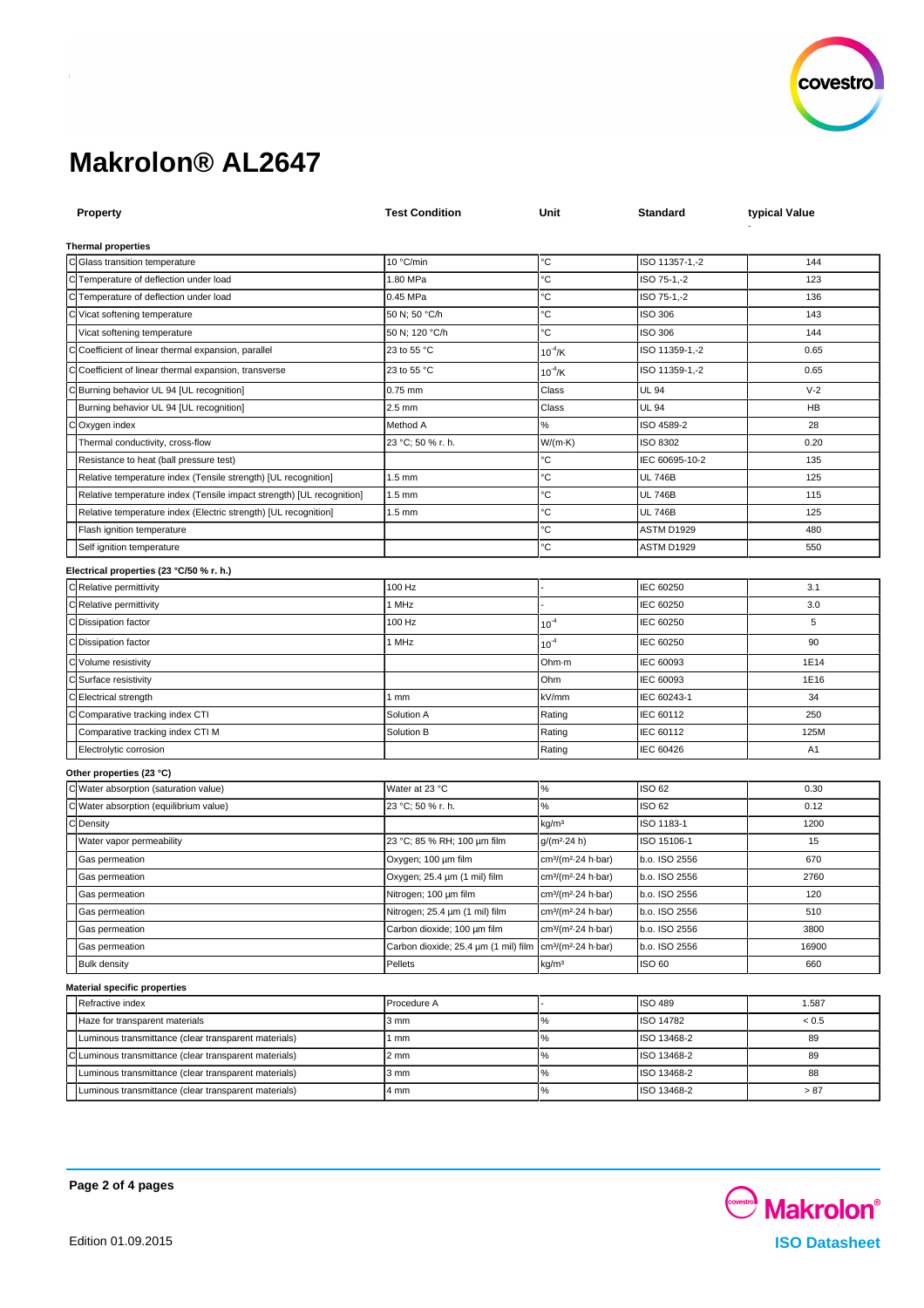

| Property                                 | <b>Test Condition</b> | Unit | Standard       | typical Value |  |
|------------------------------------------|-----------------------|------|----------------|---------------|--|
| Processing conditions for test specimens |                       |      |                |               |  |
| C Injection molding-Melt temperature     |                       |      | <b>ISO 294</b> | 290           |  |
| C Injection molding-Mold temperature     |                       |      | <b>ISO 294</b> | 80            |  |
| C Injection molding-Injection velocity   |                       | mm/s | <b>ISO 294</b> | 200           |  |

**C** These property characteristics are taken from the CAMPUS plastics data bank and are based on the international catalogue of basic data for plastics according to ISO 10350.

Impact properties:  $N =$  non-break,  $P =$  partial break,  $C =$  complete break



**Page 3 of 4 pages**